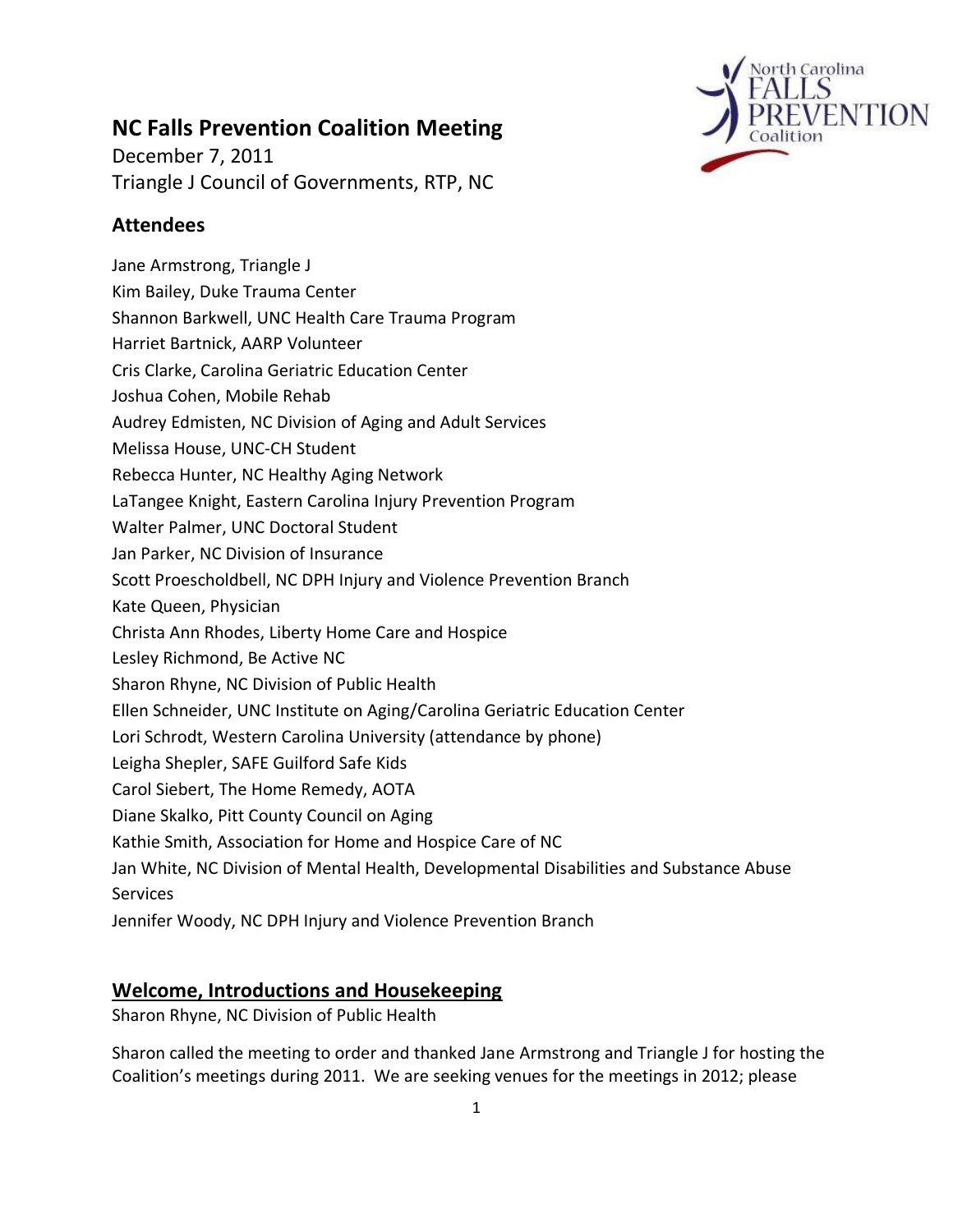contact Ellen Schneider [\(eschneider@schsr.unc.edu\)](mailto:eschneider@schsr.unc.edu) if you are interested in hosting a meeting or meetings.

# **2012-2013 NC Falls Prevention Coalition Draft Action Plan**

Jennifer Woody, NC Division of Public Health

Jennifer shared the draft NC Falls Prevention Coalition draft goals for 2012-2013 which were subsequently amended and approved. The revised action plan is below and also was sent in a separate attachment with the minutes.

#### **2012-2013 North Carolina Falls Prevention Coalition Draft Action Plan**

**Goal:** Reduce the unintentional falls mortality rate (per 100,000 population) from 8.9 (2009) to 8.0 by December, 2013.

| <b>Strategies, Objectives, and Timeline</b> | Who is Responsible                                                                                                                                                                                                                                                                                                                                                                                     |                                                                                                                                                                                                               |
|---------------------------------------------|--------------------------------------------------------------------------------------------------------------------------------------------------------------------------------------------------------------------------------------------------------------------------------------------------------------------------------------------------------------------------------------------------------|---------------------------------------------------------------------------------------------------------------------------------------------------------------------------------------------------------------|
| Strategy 1                                  | Build and strengthen regional/local falls prevention (FP) coalitions.                                                                                                                                                                                                                                                                                                                                  | <b>NC Falls Prevention</b><br>Coalition (NCFPC)<br><b>Steering Committee</b><br>(SC) and Local<br>Coalitions (LC)                                                                                             |
| Timeline for<br>Objectives                  | By 2013, establish periodic conference calls with the regional/local<br>a)<br>coalitions to exchange ideas and information and provide technical<br>assistance.<br>By 2013, hold a falls prevention symposium if funding and resources are<br>b)<br>available.<br>By 12/2013, establish at least two additional FP coalitions in the state.<br>c)                                                      | SC<br>SC/UNC Institute on<br>Aging (IOA), NC<br>Injury and Violence<br><b>Prevention Branch</b><br>(IVPB), Carolina<br><b>Geriatric Education</b><br>Center (CGEC), NC<br>Division of Aging<br>(DOA)<br>SC/LC |
| Strategy 2                                  | Develop and disseminate evidence based falls prevention programs.                                                                                                                                                                                                                                                                                                                                      | NCFPC, UNC IOA, NC<br>DOA, AAAs                                                                                                                                                                               |
| Timeline for<br>Objectives                  | Ongoing: Promote the dissemination of A Matter of Balance in proposals<br>a)<br>and through referrals to the program.<br>By 12/2013, promote Otago to physical therapists and educate them<br>b)<br>about the availability of the program via CGEC's online training.<br>By 12/2013, explore potential and methods for statewide retraining of Tai<br>C)<br>Chi instructors in evidence based methods. | NC DOA, Be Active<br>North Carolina<br><b>NCFPC Provider</b><br>Education<br>Workgroup (WG2),                                                                                                                 |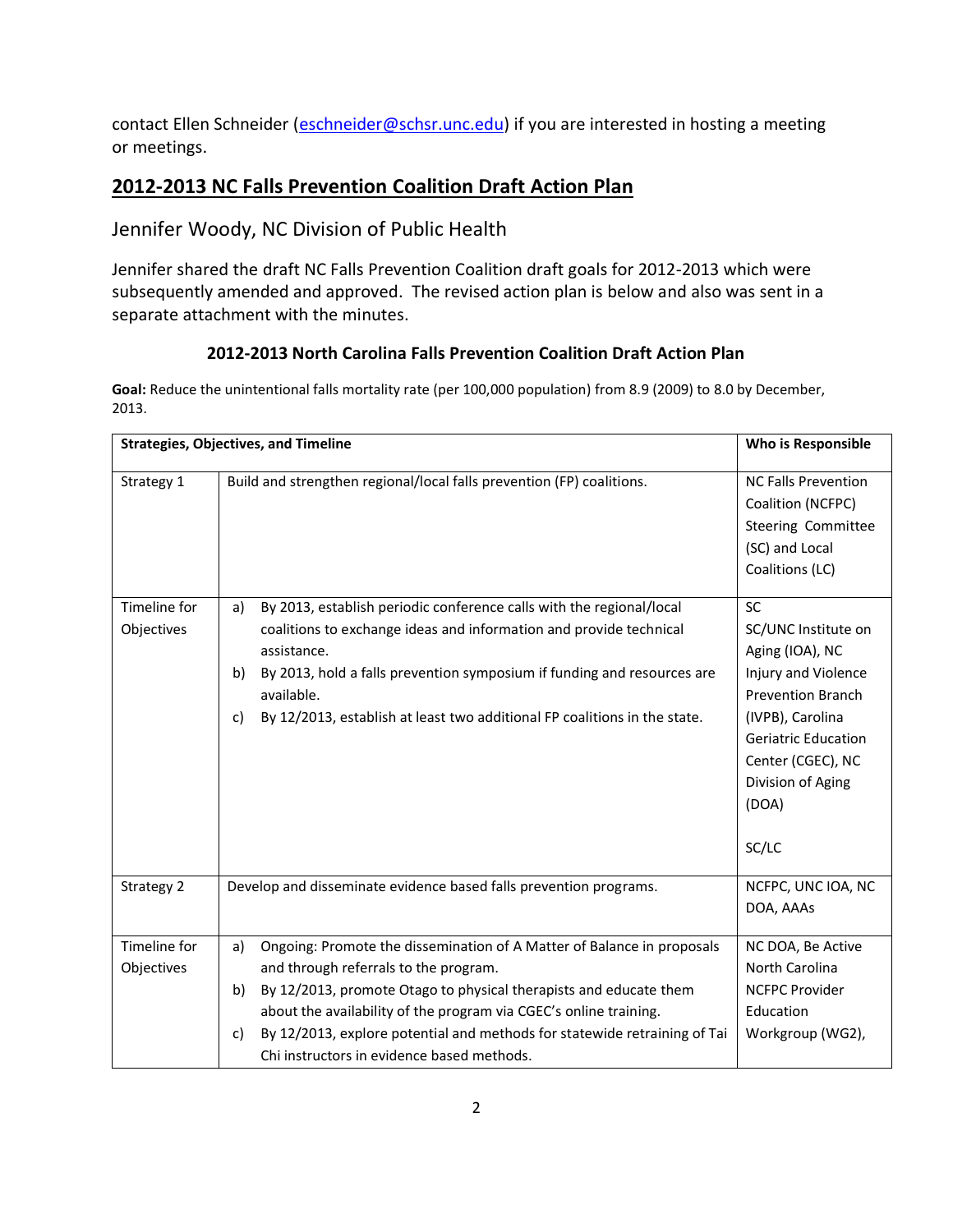|                            |                                                                                                                                                                                                                                                                                                                                                                                                                                                                                                                                                                                                                                                                                                                                                                                                                                                                                                                                      | CGEC, NC DPH, NC<br>DOA, CGEC, SC                                                                                                                                                               |
|----------------------------|--------------------------------------------------------------------------------------------------------------------------------------------------------------------------------------------------------------------------------------------------------------------------------------------------------------------------------------------------------------------------------------------------------------------------------------------------------------------------------------------------------------------------------------------------------------------------------------------------------------------------------------------------------------------------------------------------------------------------------------------------------------------------------------------------------------------------------------------------------------------------------------------------------------------------------------|-------------------------------------------------------------------------------------------------------------------------------------------------------------------------------------------------|
| Strategy 3                 | Increase access, timeliness and understanding of falls prevention data.                                                                                                                                                                                                                                                                                                                                                                                                                                                                                                                                                                                                                                                                                                                                                                                                                                                              | <b>NC IVPB</b>                                                                                                                                                                                  |
| Timeline for<br>Objectives | Annually, within three months of new falls data becoming available from<br>a)<br>the State Center for Health Statistics, compile the data and upload it on<br>the NC Division of Public Health's website. The link will be promoted on<br>the NC Falls Prevention website and to regional/local FP coalitions<br>through listservs.<br>Annually, create a data highlights newsletter.<br>b)<br>By 2013, provide training to local coalitions or lead agencies on where<br>c)<br>data can be found and what it means; conduct the training via webinar.<br>Annually, obtain and publish data to website regarding falls prevention<br>d)<br>capacity in each county/community.<br>Throughout funding cycle of IVPB's CDC Surveillances Quality<br>e)<br>Improvement Project (2010-2015), promote better coding of falls data<br>and data linkages between systems, such as emergency department data,<br>EMS, and hospital discharge. | <b>NC IVPB</b><br><b>NC IVPB</b><br><b>NC IVPB</b><br>NC IVPB, SC, NCFPC<br>WG2, UNC IOA, CGEC<br>SC, NC IVPB                                                                                   |
| Strategy 4                 | Ensure that each community or county has an array of resources essential for<br>falls prevention.                                                                                                                                                                                                                                                                                                                                                                                                                                                                                                                                                                                                                                                                                                                                                                                                                                    | SC, LCs, UNC IOA,<br>CGEC, NC IVPB                                                                                                                                                              |
| Timeline for<br>Objectives | Annually, recommend that each community complete capacity<br>a)<br>assessment and set concrete goals for filling gaps.<br>Ongoing, hold conference calls as a venue for sharing ideas and<br>b)<br>information.<br>Ongoing, update and promote FP coalition website.<br>c)<br>d)<br>Ongoing, write and promote success stories.                                                                                                                                                                                                                                                                                                                                                                                                                                                                                                                                                                                                      | SC, LCs<br>SC, LCs<br>UNC IOA, CGEC<br>UNC IOA, CGEC, NC<br><b>IVPB</b>                                                                                                                         |
| Strategy 5                 | Educate and communicate with key constituencies about falls prevention.                                                                                                                                                                                                                                                                                                                                                                                                                                                                                                                                                                                                                                                                                                                                                                                                                                                              | NCFPC, NC IVPB,<br>CGEC, LCs                                                                                                                                                                    |
| Timeline for<br>Objectives | By 8/2012, educate providers about available reimbursement for fall<br>a)<br>prevention assessments/activities, the STEADI tool, and the availability of<br>community programs.<br>Each year, develop and disseminate educational materials to at least one<br>b)<br>new discipline or group, e.g., Certified Aging in Place Specialists, EMS, etc.<br>Ongoing, promote the Falls Prevention Speakers Bureau.<br>c)<br>Twice per year, speak to key stakeholder groups that focus on or are<br>d)<br>interested in older adult health.<br>Each year increase number and diversity of organizations and<br>e)<br>communities observing Falls Prevention Awareness Week (FPAW).                                                                                                                                                                                                                                                        | NCFPC-WG2<br>NCFPC, LCs<br>NCFPC, LCs<br><b>NCFPC</b><br>SC, NCFPC Policy and<br>Communication<br>Workgroup (WG1),<br>NC IOA, CGEC, NC<br><b>IVPB, NC DOA</b><br>NCFPC WG1, IOA,<br><b>CGEC</b> |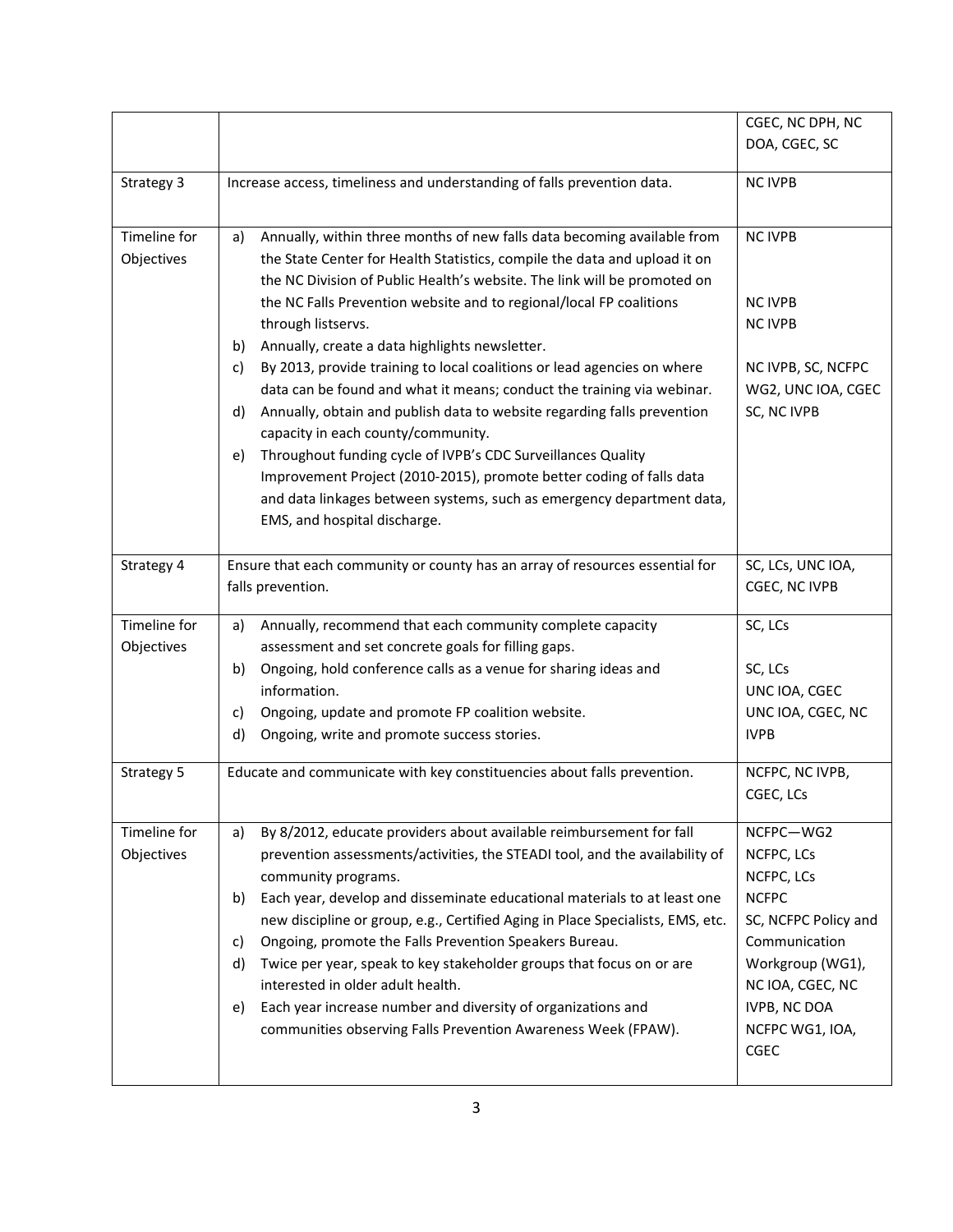|              | i) Annually, conduct FPAW survey of NC Falls Prevention Coalition,             | SC, NCFPC            |
|--------------|--------------------------------------------------------------------------------|----------------------|
|              | local/regional falls prevention coalition members, and others who              | <b>SC</b>            |
|              | observed FPAW.                                                                 | <b>SC</b>            |
|              | ii) Ongoing, promote FPAW.                                                     |                      |
|              | (1) Begin work on FPAW by April of each year; prompt FPC                       | SC, IOA, CGEC, NCFPC |
|              | members to start planning.                                                     | WG1                  |
|              | (2) Obtain Governor's Proclamation at least two months prior to                |                      |
|              | FPAW.                                                                          |                      |
|              | (3) Ongoing, promote NCOA FPAW materials.                                      |                      |
|              | (4) By 7/2012, engage Brad Allen (NC FP spokesperson).                         |                      |
|              | By January, 2013, create a portfolio/family of products that reflect the<br>f) |                      |
|              | work of the Coalition. Examples include the following:                         |                      |
|              | Fact sheets<br>i)                                                              |                      |
|              | List of accomplishments<br>ii)                                                 |                      |
|              | <b>Brochure</b><br>iii)                                                        |                      |
|              | iv) FP education and policy slide sets                                         |                      |
|              | FPAW proclamations<br>V)                                                       |                      |
|              | vi) Newspaper coverage                                                         |                      |
|              | vii) Assessment guide<br>viii) FPAW information and resources                  | NCFPC members, SC,   |
|              | Falls policy document created by Capstone students<br>ix)                      | <b>LCs</b>           |
|              | Handouts with county level data<br>x)                                          |                      |
|              | Solicit input from coalition members for other products.<br>xi)                | IOA, CGEC            |
|              | xii) Walkability audits                                                        |                      |
|              | xiii) PSAs                                                                     |                      |
|              | Continually collect and disseminate information about FP funding that is<br>g) |                      |
|              | available.                                                                     |                      |
|              | Ongoing, encourage members to forward information to the<br>i)                 |                      |
|              | Coalition about funding opportunities.                                         |                      |
|              | Ongoing, post funding opportunities on the website.<br>ii)                     |                      |
| Strategy 6   | Cultivate relationships with key new partners in NC.                           | NCFPC, SC, LCs       |
|              |                                                                                |                      |
| Timeline for | By 6/2012, create conflict of interest policy and promote to statewide<br>a)   | NCFPC WG1            |
| Objectives   | and local coalitions to ensure for-profit member roles are understood.         |                      |
|              | Ongoing, solicit new coalition members.<br>b)                                  | SC, LCs, NCFPC       |
|              | Ongoing, encourage businesses to become members or contributors of<br>c)       |                      |
|              | the coalition.                                                                 |                      |
| Strategy 7   | Use policy as a prevention tool.                                               | NCFPC WG1, SC, IOA,  |
|              |                                                                                | CGEC, NC IVPB, NC    |
|              |                                                                                | <b>DOA</b>           |
|              |                                                                                |                      |
| Timeline for | By 9/2012 create a policy agenda, including statewide legislative<br>a)        | IOA, CGEC            |
| Objectives   | policy actions; use the NCOA policy toolkit for guidance.                      |                      |
|              | Ongoing, engage targeted stakeholders to include falls prevention in<br>b)     | SC, NC FPC           |
|              | their organizational plans.                                                    |                      |
|              |                                                                                | SC                   |
|              |                                                                                |                      |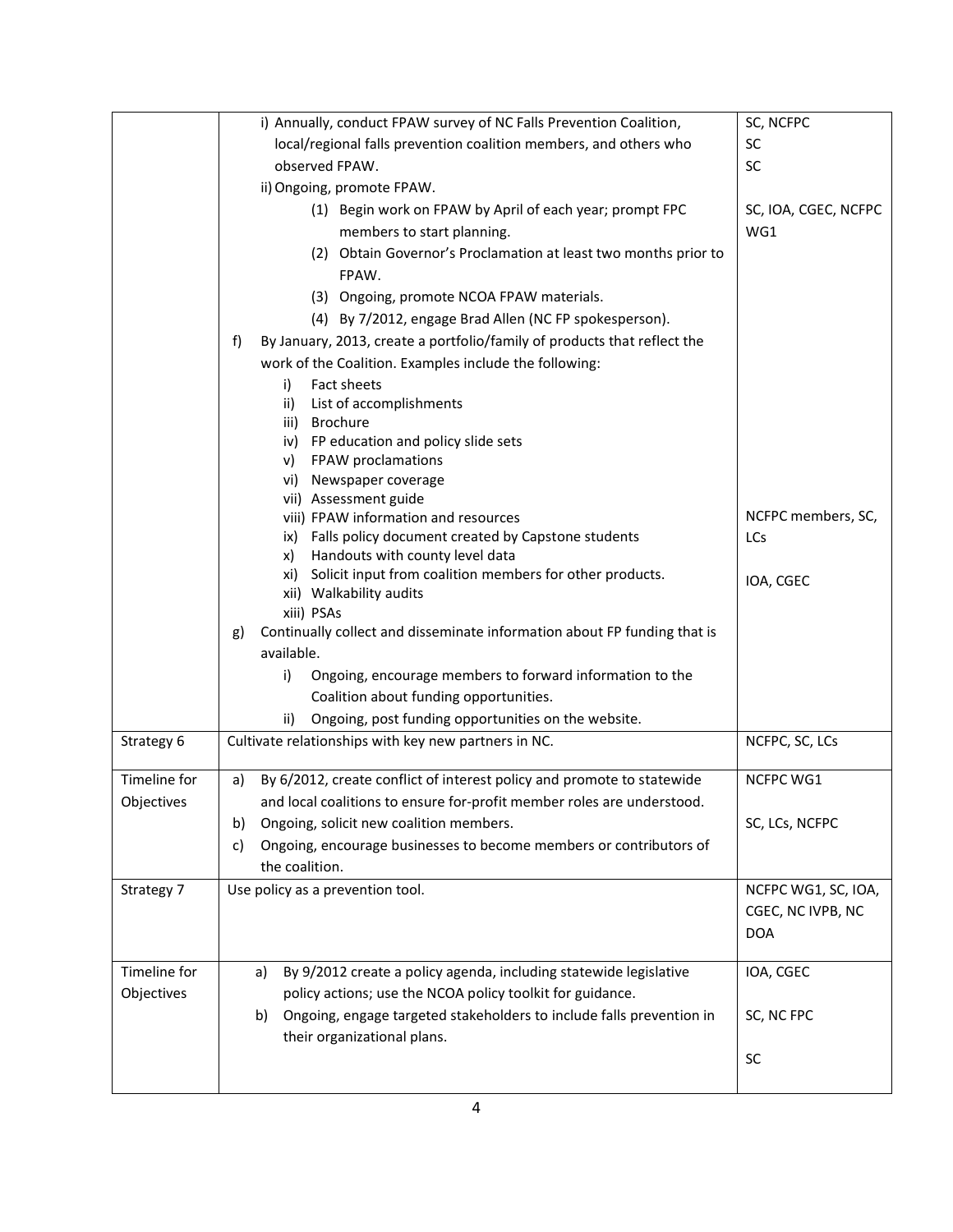| C) | Continue to align NC FPC objectives with other statewide plans         | <b>NCFPC Provider</b> |
|----|------------------------------------------------------------------------|-----------------------|
|    | relevant to falls prevention (Healthy North Carolina 2020, State Aging | Education and         |
|    | Services Plan, Injury and Violence Prevention State Strategic Plan).   | Education and         |
| d) | Ongoing, explore organizational-level policy changes that may prevent  | Communication         |
|    | falls, such as in assisted living facilities or hospitals.             | Workgroups; LCs       |
| e) | Ongoing, develop falls prevention advocates by providing them data,    |                       |
|    | marketing materials, and connecting them to appropriate networks.      | NC IVPB, IOA, CGEC,   |
|    |                                                                        | <b>NCFPC</b>          |
|    |                                                                        |                       |

### **Workgroup Breakouts**

The Advocacy for Supportive Policies and Environments Workgroup and the Provider/Community Education/Risk Assessment Workgroup met to discuss 2012-2013 workgroup goals and how they will align with the overall goals of the Coalition. After the breakouts, the workgroups reported back to the Coalition.

The 2012-2013 goals of the Advocacy for Supportive Policies and Environments Workgroup are as follows:

- Develop 1.5 year marketing plan with DPH's matrix team
- Identify policy priorities beyond funding asks
- Identify places where networks, groups, etc. meet and we can easily and inexpensively disseminate materials and education
- Campaign to make physicians aware of AGS/Medicare annual wellness falls requirements
- Develop our advocates
- Develop guidelines for commercial membership
- Continue to promote FPAW

### **Discussion**

- Hospitals are happy to post information, but they need to get the material in a timely manner. Messages should be prepared and ready to publish.
- Have a blurb on falls prevention to insert into organizations' newsletters.
- Work with ombudsman to reach nursing homes; invite someone from Friends in Residents to attend our Coalition meetings. Promote quality of care, quality improvement, and standards.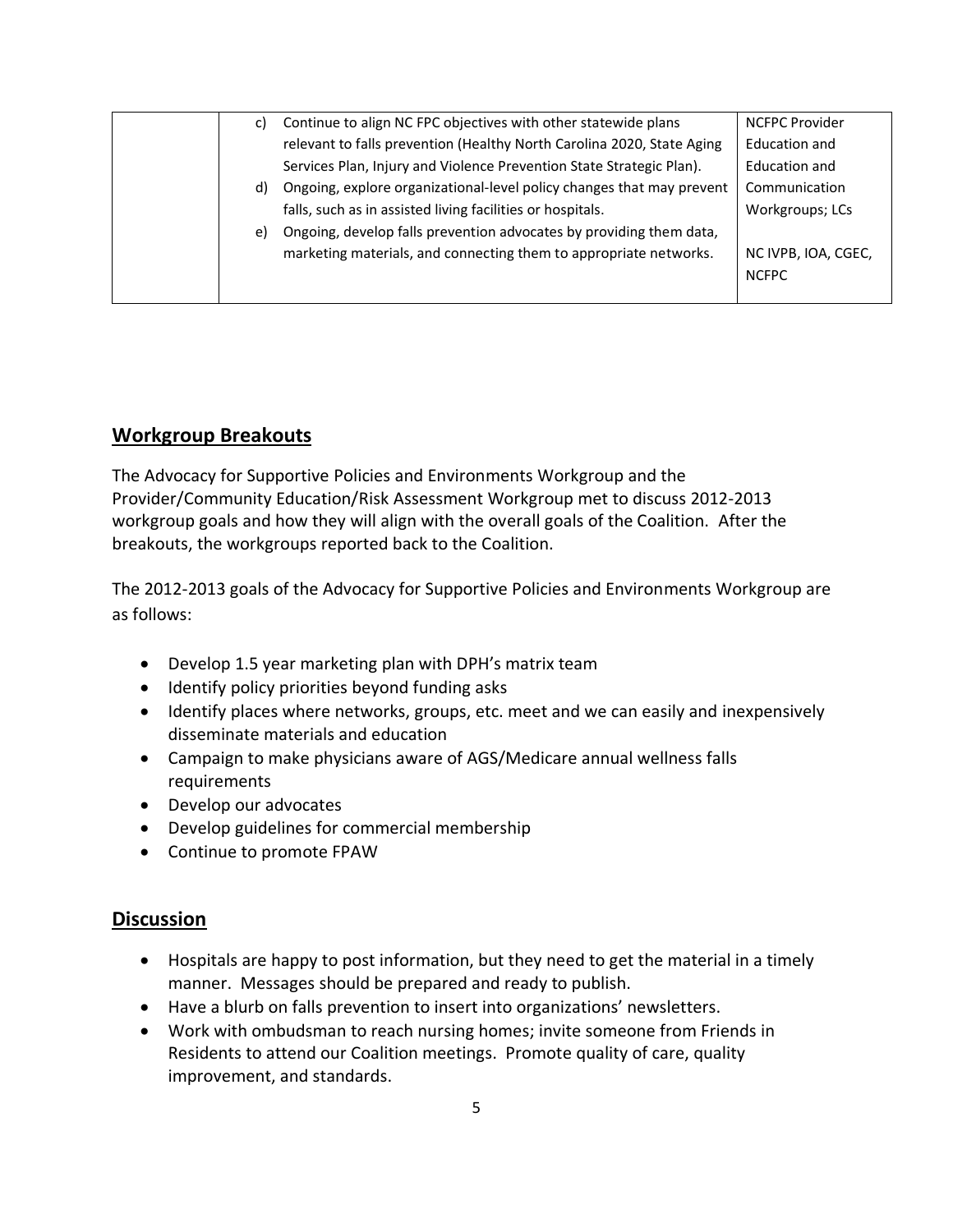- Promote EMS FP training (work with Debbie Miller on that)
- Work with the network of Living Healthy coordinators to promote FP.
- Try to speak at the conferences that stakeholders attend.
- NC Medical Society has a prevention group, as do other professional organizations. Choose the top three or so most influential groups, and ensure that falls prevention is included. For applicable groups, also ensure that they are aware of financial incentives such as PQRS.
- Identify physician FP champions.
- Create a PSA for older adults on how to prevent falls. Work with groups that reach older adults such as Meals on Wheels.
- Focus on "duality of interest." Help people recognize that they wear multiple hats, and falls prevention is one of them.

The Provider/Community Education and Risk Assessment Workgroup will work to advance the following Coalition goals:

Goal # 2: Develop and disseminate evidence based falls prevention programs.

- o Ongoing: Promote the dissemination of A Matter of Balance in proposals and through referrals to the program.
- $\circ$  By 12/2013, promote Otago to physical therapists and educate them about the availability of the program via CGEC's online training.
- $\circ$  By 12/2013, explore potential and methods for statewide retraining of Tai Chi

Goal # 5: Ensure that each community or county has an array of resources for essential fall prevention.

d) Annually, recommend that each community complete capacity assessment and set concrete goals for filling gaps. Design assessment based on the Capacity Checklist for Falls Prevention and facilitate survey. Develop template for reporting and planning. Work with steering committee to extend reach and completion.

Goal #7: Continue educating key constituencies about falls prevention, in collaboration with Advocacy Group.

- e) By 12/2013, develop and disseminate educational materials to at least one new discipline or group, e.g., Certified Aging in Place Specialists.
	- i) By 07/12, train volunteers from two new regions to conduct the falls prevention assessment algorithm; have them trained and in place in time for FPAW
- Work with Steering Committee to ascertain who else should be at the FP Coalition table, such as CCNC.
- Create FP content for other providers to disseminate using their social media.

#### Discussion

Recommendation made to add hearing resources to community capacity checklist.

There was agreement that resource lists, while widely available, fall short when it comes to planning for falls prevention. We need to know not only what is available, but also where it is, what it costs,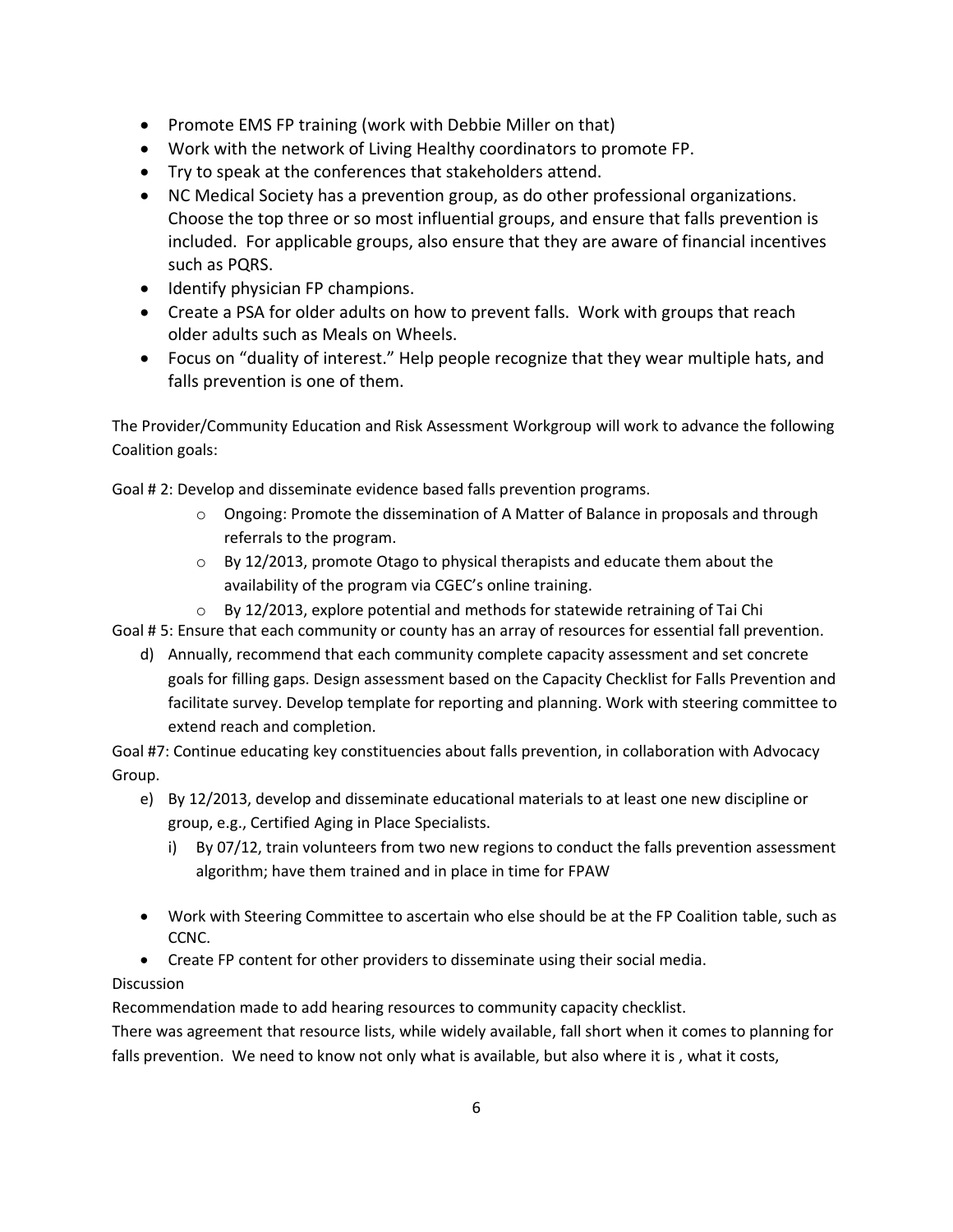available transportation, etc. We need to be able to identify gaps in services, resources or policy and establish priorities for filling them.

### **Triple Aim Falls Collaborative: Reducing Injurious Falls Regionally**

#### Kate Queen, MD

Dr. Queen presented the "Triple Aim Falls Collaborative" that six counties in Western North Carolina are undertaking. The Triple Aim is an initiative that the Institute of Health Care Improvement and Centers for Medicare and Medicaid are promoting and supporting. The three aims are to reduce health care costs, improve health, and improve quality of care.

There are several triple aim collaboratives taking place in Western NC including childhood obesity; adult obesity; advanced directives; care transitions; diabetic management; and falls prevention. The goal of the falls prevention collaborative is to reduce fall-related injuries in the defined geographic areas. They are basing their work on the research and results that Dr. Mary Tinetti generated in Connecticut. Training in FP will be provided to primary care providers and staff, rehab professionals (OT and PT), home care providers, and community service providers, and results will be measured through NC Detect falls injury data and the number of practices that report fall risk assessment as part of PQRI.

Additional details concerning the Triple Aim Falls Collaborative are included in the slides that were sent with the meeting minutes.

### **Falls Prevention News**

**Cris Clarke, Carolina Geriatric Education Center**: Tiffany Shubert is recruiting a network of FP trainers. She will hold trainings on February 22<sup>nd</sup> in Greensboro, March 21 in Sandy Ridge, and April 18 and May 22 in Charlotte. Please contact Tiffany if you are interested in taking the training.

In September, CGEC worked with Areal L AHEC to conduct training for 37 home health workers. The training will be repeated in February.

The Eastern AHEC, in partnership with the CGEC, will hold a Symposium on Exercise to Prevent Falls in Seniors on March 28, 2012. The goal of the symposium is to consider the best ways to address completion of a pipeline of activities that begins with screening for fall risk -> improves balance in seniors (Matter of Balance) -> and creates a referral resource for continuation of increased activity and exercise. The invitational symposium will examine a variety of setting specific exercise programs and the infrastructure needed to build and sustain these programs.

**Lesley Richmond, Be Active**: Over 350 older adults have completed A Matter of Balance (MOB), with particularly good participation in the Charlotte area. Lesley has also been working on a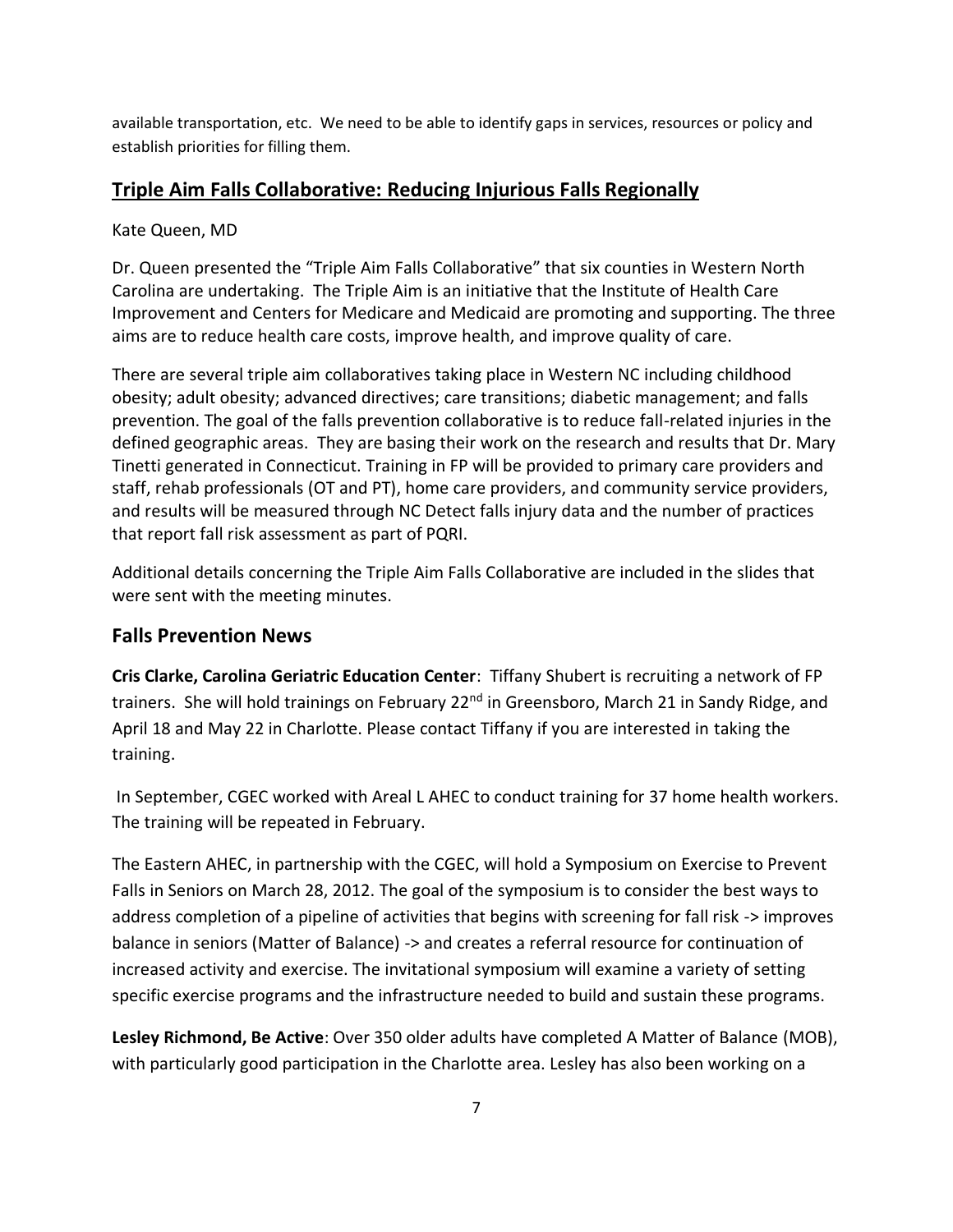"placemat" exercise program as a follow-up to MOB since older adults often ask "what's next?" when completing MOB. The hope is that people who take MOB will continue to exercise and progress to more difficult exercises. The placemat program has a continuum of exercises from extremely easy to more difficult, and it is free.

**Rebecca Hunter, NC Healthy Aging Network**: The CDC- Healthy Aging Research Network (CDC-HAN) has received funding to develop a scoring protocol for its Environmental Audit Tool, originally developed in 2004 and intended to assess safety, walkability and ease of navigation for older pedestrians, including those with functional impairments. To improve the utility of the tool, the new scoring schema will include key scales, to include safety features (segment and intersection), accessibility, comfort/appeal, wayfinding, resources, and conditions contributing to falls risk. The protocol will facilitate scoring and allow meaningful comparison of segments and intersections, flag problems for possible remediation, and highlight issues for different user groups.

**Carol Siebert, The Home Remedy, AOTA**: NC Medicaid might severely limit Medicaid OT/PT outpatient coverage. The changes will go into effect at beginning of the year. It is an optional benefit, and 25 states do not have outpatient coverage at all.

**Diane Skalko, Pitt County Council on Aging**: Two graduate students from East Carolina University conducted falls-related research. One is comparing the Wii to MOB on balance competence, and another ECU student is comparing Tai Chi and MOB.

**Ellen Schneider, UNC Institute on Aging/Carolina Geriatric Education Center**: The Senate appropriated \$10M for falls prevention (\$7M to AoA and \$3M to CDC) for falls prevention in the Prevention and Public Health Fund. Some lawmakers are trying to cut investments in this fund. Ellen provided an informational and educational overview of some of the ways that groups are trying to save the funding.

**Jennifer Woody, NC Division of Public Health**: Jennifer and Becky Hunter worked with the City of Raleigh to conduct a Senior Walkability audit in September (the audit was featured in an N&O article during FPAW), and they presented a pedestrian plan to the city. Jennifer also presented to other pertinent groups on walkability and will continue to advocate for safe places and environments for seniors and others to walk and exercise.

**Kim Bailey, Duke Trauma Center:** The trauma website has updated falls data.

#### **Next meeting**